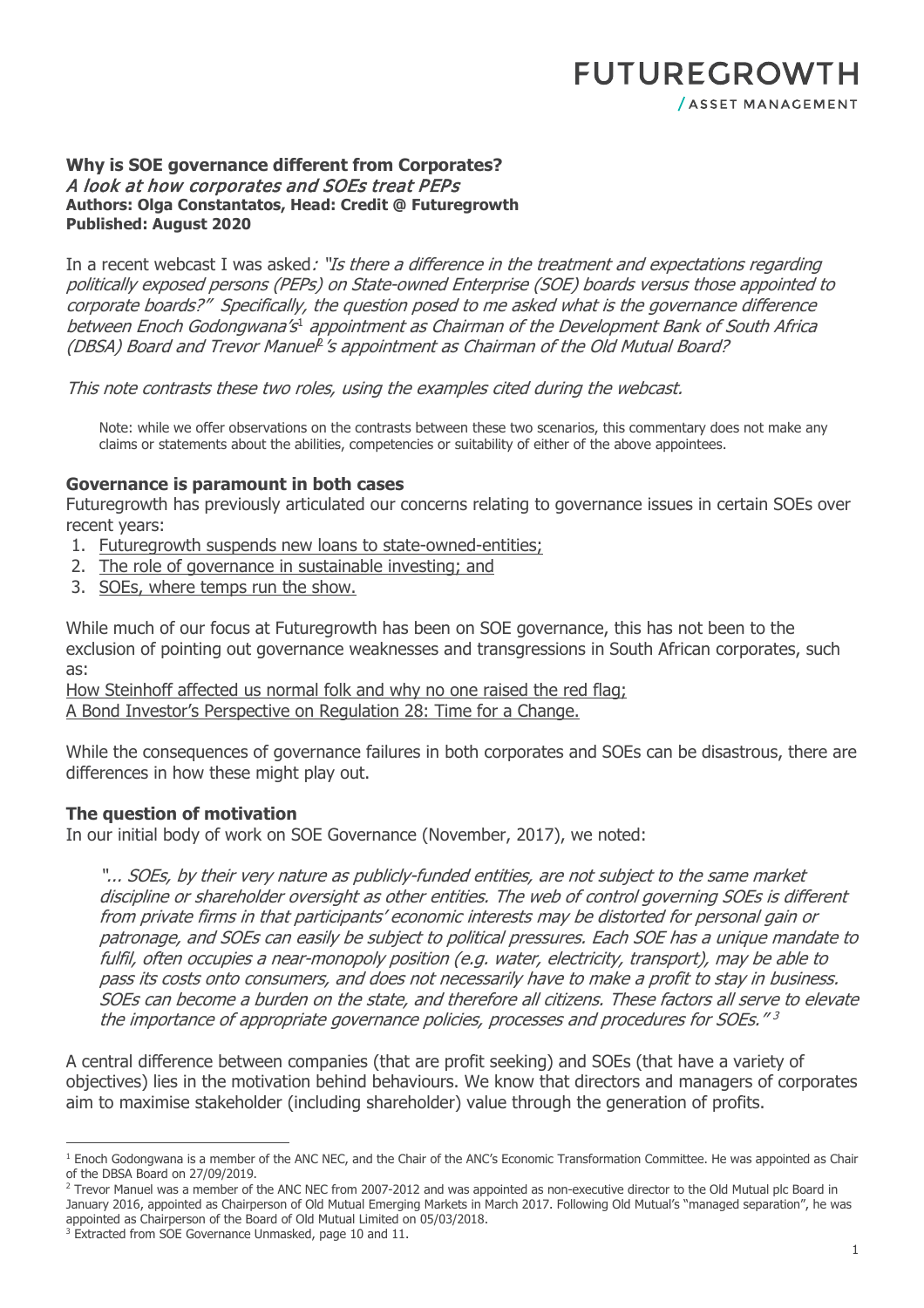# **FUTUREGROWTH**

With SOEs, it is not always clear what the motives for behaviours are – and could range from goodhearted developmental impact to nefarious patronage or malfeasance. Moreover, when power is concentrated in the hands of one person (i.e. a Minister), it is necessary that appropriate limits to that power are implemented. We have seen in recent history what has happened when these limits and safeguards are absent or overridden.

#### **TAKE OUT**

- 1. The directors of corporates are motivated to generate profits and increase stakeholder (including shareholder) value.
- 2. The motives of SOE boards are not always clear and experience has shown that they are easily open to manipulation and self-interest, often with scant accountability.

# **Duty of loyalty and duty of care**

Directors of companies are required in common law, the Companies Act, and the King Codes on Corporate Governance to execute their duties in the best interests of all stakeholders. At the heart of this issue are the twin pillars of:

- the duty of loyalty (e.g. avoidance of conflict); and
- the duty of care (e.g. applying suitable competence, skill, diligence and attention).

Almost all instances of weak governance or governance transgressions are found in a breach of one of these two core duties. In the worst cases of malfeasance, the duty of loyalty is breached by conflicts of interests. In cases where conflicts (either actual or perceived) arise, the entity must ensure that it has robust and appropriate policies, processes, controls and behaviours to mitigate the risks introduced by the conflict that may arise between an individual's personal, business, political, or other interests vis-avis their obligations as a director.

In the context of the question posed at the start of this article, a possible conflict was noted in the composition of the DBSA Board, highlighting that as a PEP<sup>[4](#page-1-0)</sup>, Enoch Godongwana's chairmanship of the DBSA could give rise to conflicts of interest that would need to be appropriately managed. Should the same principles apply to Trevor Manuel's Chairmanship of the Old Mutual Board? The answer is yes and no.

# **TAKE OUT**

Most governance transgressions tend to arise from either a conflict of interest or a dereliction of duty.

#### **Key points of departure**

The DBSA is a **state-owned entity**. Its sole shareholder is the SA government, and its mandate and deliverables are set by the shareholder representative ministry, which is the National Treasury, acting through the Minister of Finance. Thus, the DBSA should be run sustainably and for the national interest, but could easily become a part of the political apparatus due to a lack of independent stakeholder control.

Old Mutual is a **publically listed company**, and its mandate and deliverables are set by the Board acting for all stakeholders, including shareholders, funders, employees and suppliers. As a private company, its lifeblood is driven by profitability, and its management, Board, and strategy are subject to continuous oversight by shareholders, lenders, customers, and society.

There are three fundamental points of departure between SOEs and corporates. It is important to understand these differences, and their possible impact on conflict management, when looking at the

<span id="page-1-0"></span> <sup>4</sup> Politically Exposed Person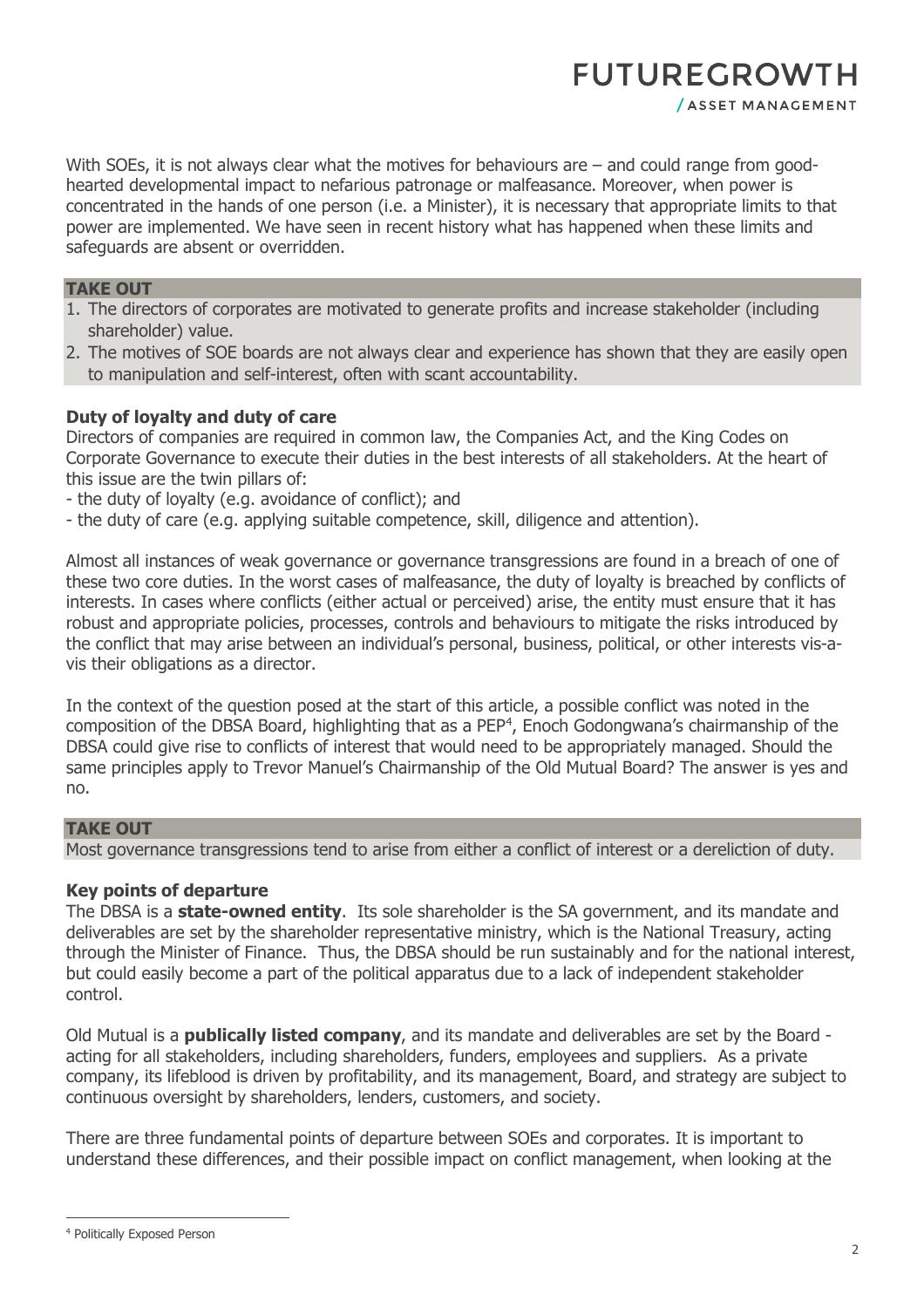# **FUTUREGROWTH**

/ ASSET MANAGEMENT

example of the appointment of Enoch Godongwana to Chair the DBSA Board and Trevor Manuel to Chair the Old Mutual Board.

# **1) The process to nominate and appoint directors:**

Per the DBSA's 2019 Integrated Annual Report (IAR), the Human Resources, Remuneration and Nominations Committee<sup>[5](#page-2-0)</sup> (HRNC) (a sub-committee of the Board) is responsible, inter alia, for recommending to the Board, potential candidates for membership to the Board. There appears to be no public disclosure of the CVs of potential candidates, nor of the process that the HRNC follows, in making these recommendations, although brief CVs are mentioned in the DBSA's SENS announcements when new board members are appointed.

Notably, the Minister of Finance alone approves the appointment of directors - and so, the decision to appoint any director to the DBSA Board, is made by the Minister. It is not clear from the DBSA IAR, once the HRNC has made their recommendations, whether its recommendations are indeed followed by the Minister of Finance, or what other criteria, checks and processes the Minister follows in making the final appointments. We believe there have been instances where such recommendations were summarily over-ruled (ignored) by a Minister.

At Old Mutual, the selection and appointment of directors is the responsibility of the Board, supported by recommendations from the Corporate Governance and Nominations Committee (a sub-committee of the Board). Nominations are proposed by shareholder resolution, and then voted on, by the entire body of shareholders at the AGM for a specified term. Shareholder resolutions for Board appointments include brief CV's of nominated members so that shareholders can assess the suitability of each nominee before casting their vote.

Per Old Mutual Limited's (publicly available) 2019 Integrated Annual report, at 31 December 2019, Old Mutual has over 460 000 shareholders, holding around 4.5 million shares.

| Share ownership<br>At 31 December 2019                |                           |                        |                     |                         |
|-------------------------------------------------------|---------------------------|------------------------|---------------------|-------------------------|
| Public and non-public shareholding of ordinary shares |                           |                        |                     |                         |
| At 31 December 2019                                   | Number of<br>shareholders | $%$ of<br>shareholders | Number of<br>shares | % of ordinary<br>shares |
| Public                                                | 460,671                   | 96.78%                 | 4,557,113,062       | 96.78%                  |
| Non-public                                            | 30                        | 3.22%                  | 151,440,587         | 3.22%                   |
| Directors and associates                              | 8                         | 0.06%                  | 1,974,339           | 0.04%                   |
| Employee Share Trusts                                 | 12                        | 1.87%                  | 87,905,926          | 1.87%                   |
| <b>Black Economic Empowerment Trusts</b>              | 9                         | 1.15%                  | 54,286,407          | 1.15%                   |
| Restricted                                            | 1                         | 0.15%                  | 7,273,915           | 0.15%                   |

Source<sup>[6](#page-2-1)</sup>

The decision to appoint board members (even assuming that not all shareholders will vote) is made by a wide body of shareholders, through a voting process. Trawling through the results of the AGM held on 24 May 2019, the appointment of Trevor Manual to the Old Mutual Board garnered a healthy majority of 3 488 824 463<sup>[7](#page-2-2)</sup> votes.

<span id="page-2-0"></span> <sup>5</sup> DBSA 2019 IAR, p126

<span id="page-2-1"></span><sup>6</sup> Old Mutual Limited Annual Financial Statements; For the year ended 31 December 2019

<span id="page-2-2"></span><sup>7</sup> [https://otp.tools.investis.com/clients/uk/old\\_mutual\\_limited/rns/regulatory-story.aspx?cid=2404&newsid=1269572](https://otp.tools.investis.com/clients/uk/old_mutual_limited/rns/regulatory-story.aspx?cid=2404&newsid=1269572)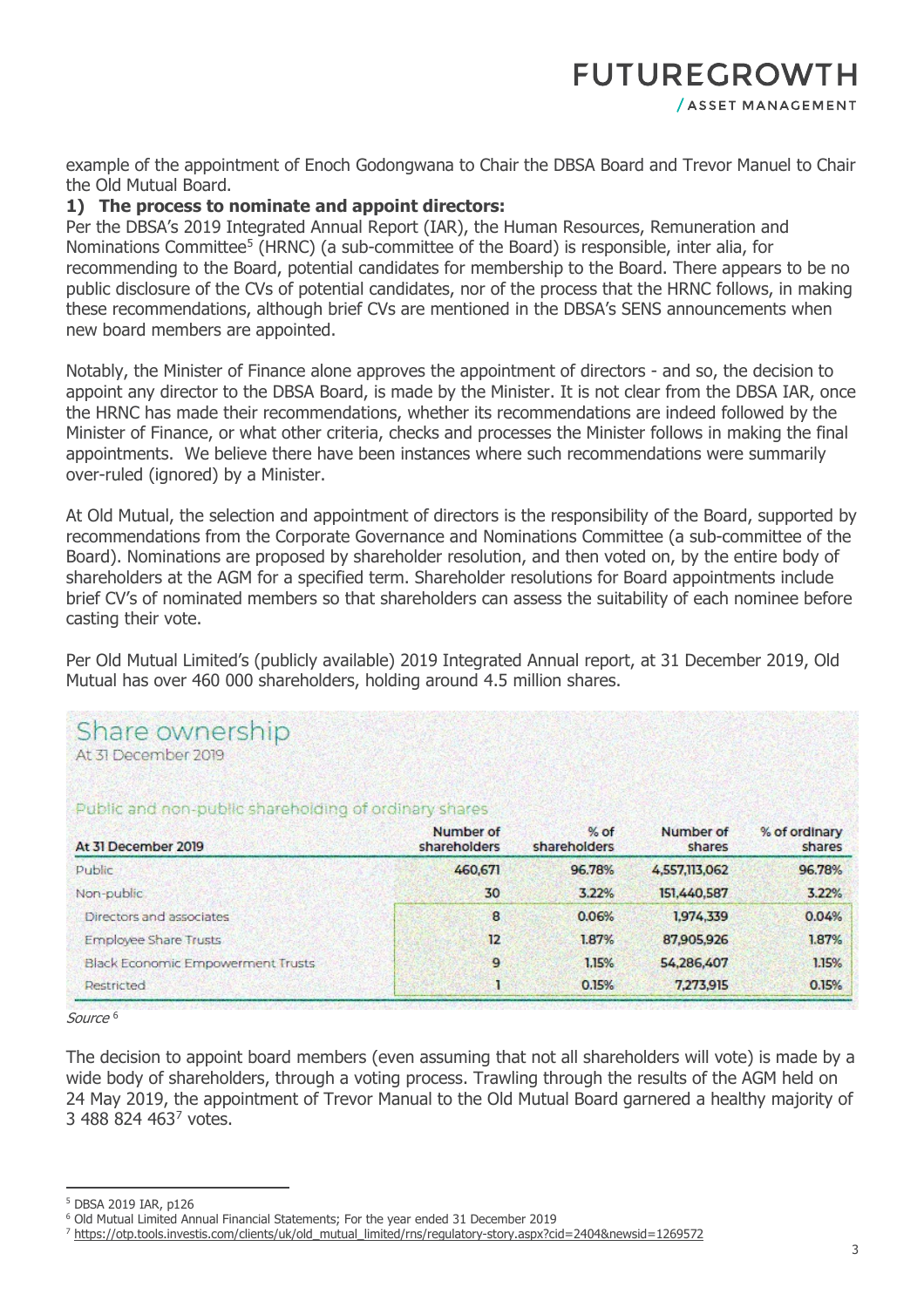# **FUTUREGROWTH** / ASSET MANAGEMENT

While it appears that appointments to the DBSA Board are made by one person, appointments to the Old Mutual Board are made by many shareholders in a vote. The possibility of undue influence being exercised by the shareholder(s) is much less when the shareholding is widely held and appointments are made on a transparent vote.

Because the potential for conflict and political interference is greater in the case of SOEs, where all power vests with the Minister, it makes sense that appropriate appointment and conflict management processes need to be in place where there are no other obvious checks and balances to mitigate the risks inherent in this process.

#### **TAKE OUT**

- 1. The appointment of Trevor Manual to chair the Old Mutual Board was approved by a majority of a large body of shareholders in a transparent process.
- 2. The appointment Enoch Godongwana to chair the DBSA Board was made by the Minister of Finance alone, in a closed process. We believe that this implies that that additional governance processes need to be in place in this scenario.

# **2) Conflicts between political responsibilities and director responsibilities:**

The second key difference exists in the political responsibilities of Enoch Godongwana and those of Trevor Manuel – and, as such, the possibility for conflicts of interest is probably relatively stronger on the former.

If we examine the available public information, when Trevor Manuel was first appointed to the Old Mutual Board in 2016, he was no longer serving on the ANC's National Executive Committee (NEC) and did not hold any public political office. While he may have remained an ANC member and been active in the political arena (as a member of the self-titled "ANC Stalwarts"), he has held no official responsibilities as a member of government nor as a member of any of the ANC's decision-making structures since retiring from active politics in March 2014[8](#page-3-0) . Further, Old Mutual is a company that is owned by its shareholders and, as a privately owned company, is relatively independent of government. Therefore, we believe the risk of potential conflicts between political and fiduciary responsibilities in this case is reasonably low.

Contrast that with Enoch Godongwana, who currently serves on the ANC's National Executive Committee (NEC) and is the Chair of the ANC's Economic Transformation Committee (ANC ETC). The ANC ETC recently published a document<sup>[9](#page-3-1)</sup>, "Reconstruction, Growth And Transformation: [Building](https://www.polity.org.za/topic/building) A New, Inclusive Economy" which highlights the economic interventions necessary for job creation, growth and investment in the South African economy amid the Covid-19 pandemic. Central to these economic interventions is an "infrastructure-led revival of the economy with new investment in energy, water and sanitation, roads and bridges, human settlements, health and education, digital infrastructure and public transport". These economic interventions fall right in the ambit of the DBSA's mandate<sup>10</sup> and herein lies the potential for conflict.

In his duties as Chair of the DBSA, and also his membership of the DBSA Board Credit and Investment Committee (a sub-committee of the Board), Enoch Godongwana will have to ensure that he appropriately discloses areas of conflict and recuses himself from investment decisions where he may be conflicted between his responsibilities as ANC ETC Chair and his fiduciary duties as a DBSA director. As a

<span id="page-3-1"></span>9 <https://www.polity.org.za/article/anc-launches-economic-reform-paper-2020-07-10>

<span id="page-3-2"></span><sup>10</sup> DBSA's mandate is set in terms of the DBSA Act, and is mandated as a "DFI with the primary purpose of *promoting economic development* and growth, human resource development and institutional capacity building by mobilising financial and other resources from the national and international private and public sectors for sustainable development projects and programmes in South Africa and the wider African continent."

<span id="page-3-0"></span> <sup>8</sup> <https://www.ft.com/content/4b280868-a915-11e3-9b71-00144feab7de>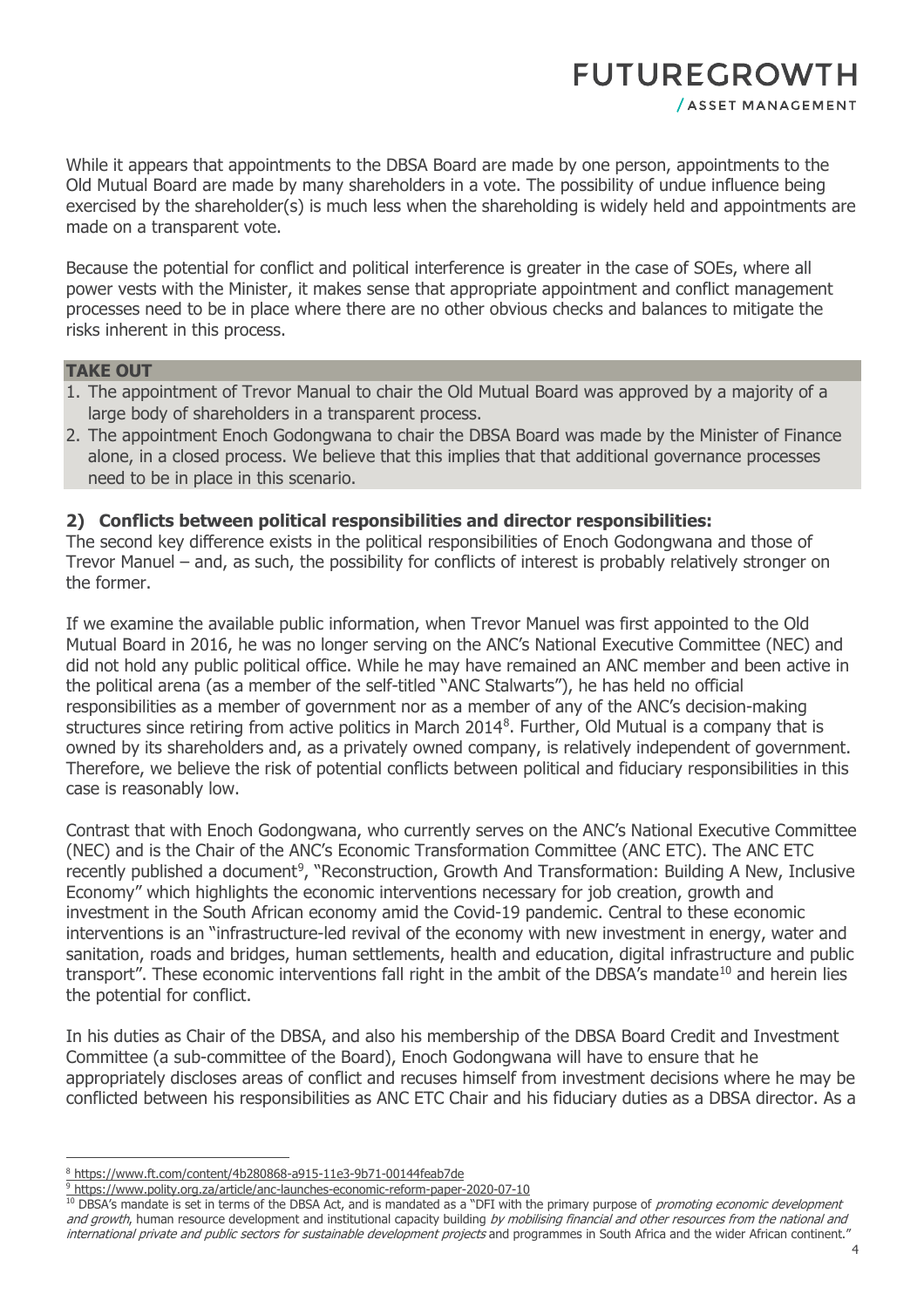fiduciary, he is obliged to make decisions for the benefit of all stakeholders (this includes the shareholder, funders, employees, creditors and others).

While there is little dispute that the DBSA, and other SOEs, are instruments of state policy, and should be run (as are corporates) for the benefit of all stakeholders as well as for the nation's benefit, the real danger is that such entities become instruments for patronage (e.g. jobs for cadres) or corruption (e.g. through mis-directed procurement or lending). Thus, the strength of the application of policies, practices, committee decision-making and oversight here is vital – as is appropriate conflict management, disclosure and recusal - to ensure that there is no undue influence for a particular investment, or for an investment to be made on anything but arms-length terms.

# **TAKE OUT**

- 1. Trevor Manuel does not hold any political office in the ruling party, thus risks of conflicts related to political interests as chair of Old Mutual are low.
- 2. Enoch Godongwana's positions on the ANC NEC and ANC ETC automatically place him in a conflicted situation as chair of the DBSA and member of board sub-committees, which will require careful and diligent management.

# **3) Profits and bailouts**

If the respective boards of DBSA and Old Mutual make unsustainable financial and operational decisions, the risk of financial failure is the same. The difference between the two scenarios lies in the aftermath.

In the case of the DBSA, the shareholder (i.e. the government) may decide to bail the entity out, either through direct cash transfers or through the provision of government guarantees - as we have seen countless times with Eskom, SAA, Denel, and other SOEs. These bailouts are effectively transfers from the fiscus (i.e. the taxes that we pay to the government) and can create a moral hazard, where unsustainable entities are propped up with sub-optimal outcomes for government spending and our fiscal position. Fewer houses, roads, schools and hospitals are built – and the state takes on increased debt and contingent liabilities to fund the bailouts. Moreover, recent history has shown that there are seldom negative consequences for the perpetrators of governance transgressions that have led to the need for a government bailout.

A company like Old Mutual does not have the option of a government bailout, and can only approach shareholders for additional capital via a rigorous, and likely contentious, process. The Board and management risk their jobs and remuneration if they make bad decisions: shareholders will vote them out. At the extreme, the company will face liquidation if bad and unsustainable decisions are made on an ongoing basis. The profit motive and market forces, while by no means perfect, do create a discipline to restrain errant behaviour.

# **TAKE OUT**

- 1. Failing SOEs are more often than not bailed out by government resulting in fiscal damage and very little accountability.
- 2. When corporates fail, the options are limited and the jobs of decision makers are on the line. This tends to regulate board and management conduct - to a degree, at least.

# **Elevated risks and responsibilities with SOEs**

We are NOT saying that the appointments discussed should not have been made, that they are inappropriate, or that the individuals concerned are unqualified, unethical or unsuitable.

What we are saying is that for SOEs, there needs to be a greater awareness of the potential for conflicted decision making when politically exposed people sit on boards. These conflicts may be elevated in SOEs relative to companies.